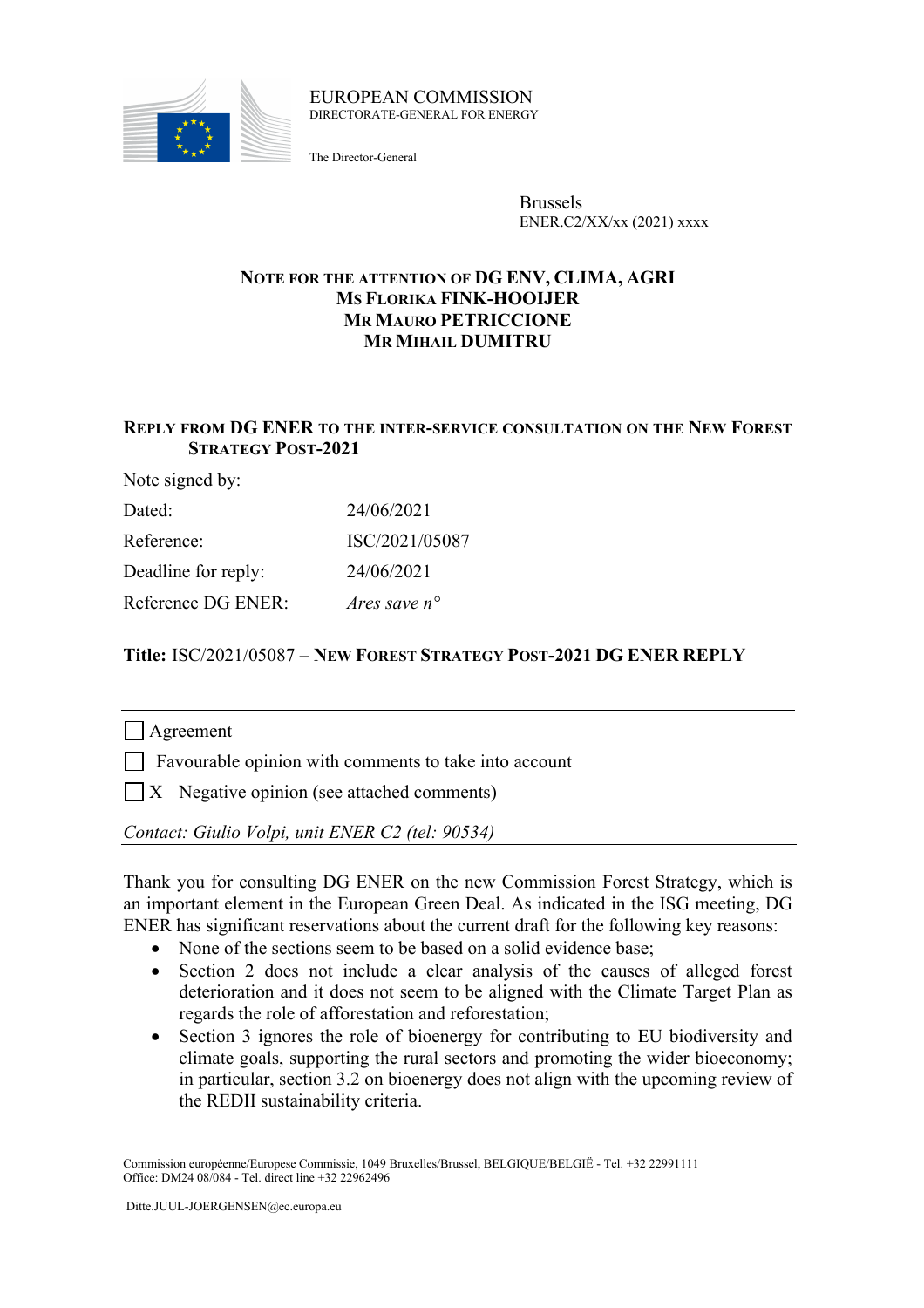Therefore, we express our negative opinion until our comments below and in the attached document are fully integrated in the revised version of the Strategy. We look forward to work with the co-leading DGs in this regard, and are ready to provide our support in addressing our comments, particularly as regards the section on bioenergy.

### Section 1 – Introduction and data on forest status

This section misses a link with the current Forest Strategy, including achievements or lessons learned from its implementation, which could help identifying the key problem the Strategy aims to address, and the underlying drivers and causes. According to the current narrative, the main issue seems to be that European forests are facing a biodiversity crisis. However, the information available from official evaluations seems to indicate a more nuanced picture.

For instance, according to the latest forest assessment of Forest Europe, the volume of wood and the weight of carbon stored in the biomass of European forests have grown by 50% over the last 30 years as forest area expanded, and only a part of the increase has been harvested. Furthermore, nearly 24% (almost 50 million ha) of forests are in areas protected for the conservation of biodiversity and landscape, considerably more than several decades ago. The area of forests designated for biodiversity conservation has increased by 65% in 20 years, and the area designated for landscape conservation by 8%. In addition, according to the European Environment Agency, the amount of deadwood in European forests is growing.

The strategy should better reflect the findings of the official assessments of the current status and trends of European forests. The document should also contain more robust evidence underpinning the many statements, sometimes contradicting, on the deteriorating status of European forests. Furthermore, the governance of the Strategy should be clarified, including the timeline for the proposed Commission actions highlighted in the boxes.

Section 2 on protecting, restoring and enlarging EU's forests. This section does not include a clear analysis of the underlying causes of the alleged forest deterioration issue**.**  The recent decrease of the land sink is often mentioned in public debates on the sustainability of current forest management in Europe. In this respect, the Strategy should provide a comprehensive and more detailed assessment of the reasons for the observed decrease in the forest sink, highlighting particularly the key role of forest aging and disturbances.

The Strategy should also better elaborate on the role of biotic and abiotic threats to the health and resilience of European forests, including wildfire, disease/pest infestations, invasive species, and storms, which are becoming more frequent and problematic due to climate change. In addition, the strategy should better acknowledge that forests impacted by such natural disasters are not likely to recover without stand rehabilitation and improvement. The recovery operations needed for damaged stands could generate significant additional volumes of biomass (e.g. salvage logging), while requiring significant work and financial investments to carry them and to support the development of a regenerated forest.

For instance, in 2019, around 200 million  $m<sup>3</sup>$  of damaged wood was accumulated in Germany, Austrian, Italy and Czech Republic (about three times more than in 2017). Recovery operations come at a cost, and the development of the bioenergy sector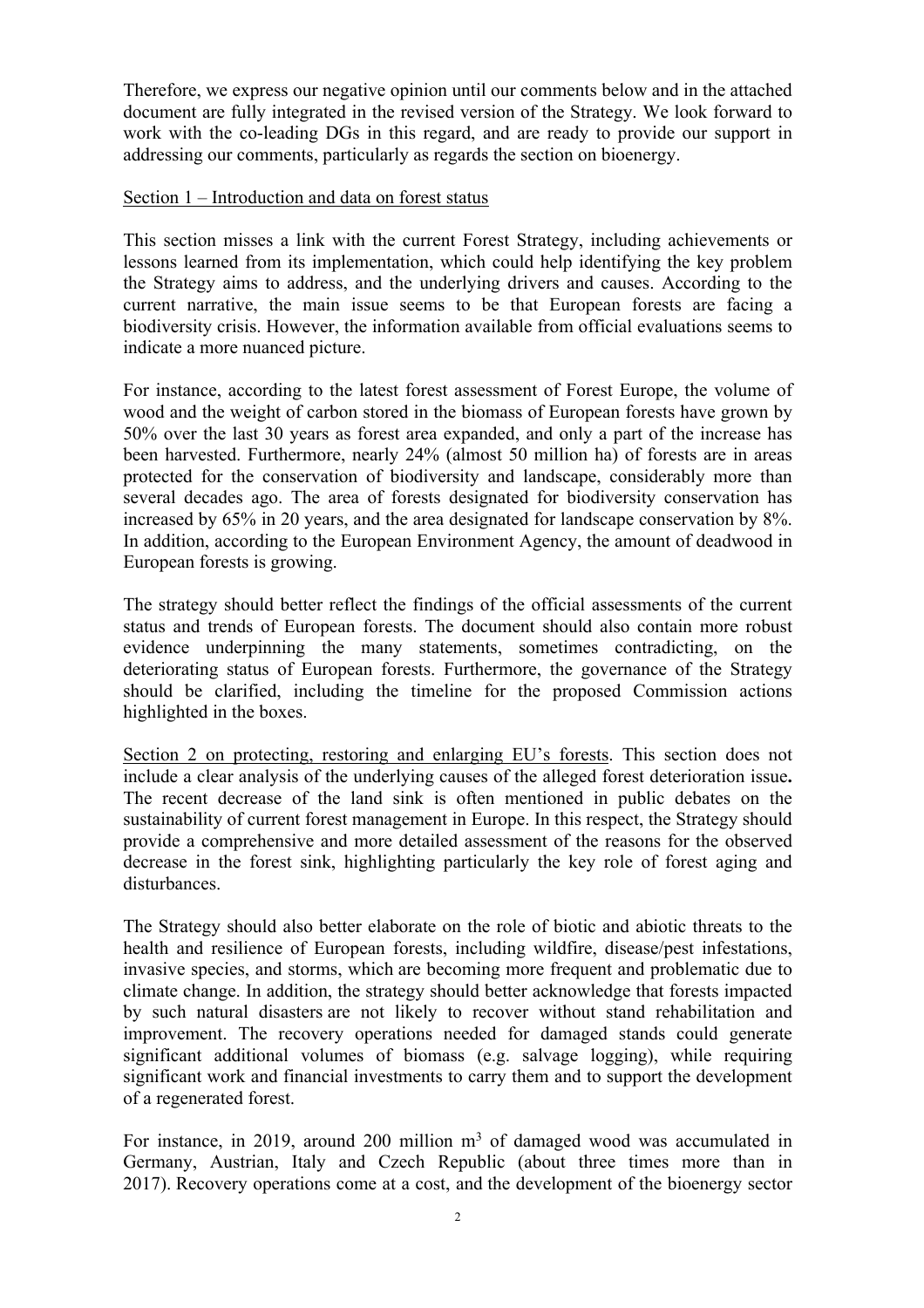is a potential solution. This industry creates biomass markets for low value timber (such as damaged wood), and thus simultaneously stimulates forest management for the production of high-quality timber. In this respect, the Strategy should fully acknowledge that sustainable bioenergy markets contribute to improve forest health and long-run economic viability for forest owners.

Furthermore, section 2.3 does not acknowledge the Climate Target Plan findings on the key importance of afforestation and reforestation activities for delivering increased biomass resources for the wider economy, while increasing the carbon sink and restoring biodiversity. This balance to ensure biodiversity, carbon sinks and bioenergy to achieve our climate and energy targets underpins the Fit for 55 package and should be reflected in the Forest Strategy in line with the Climate Target Plan.

Section 3 on supporting the socio-economic functions of forests. This section is negative towards the bioeconomy in general, and forest bioenergy production in particular. It should rather elaborate on the important synergies between bioenergy markets, the wider bioeconomy and sustainable forest management, and highlight the key role of the emerging bioeconomy for the future of forests.

First of all, long- and short-lived products should not be put against each other. The Strategy states that the majority of wood should be used for making long-lived materials and products. "*Wood use for short-lived products and energy production should be minimised and rely namely on secondary woody biomass such as sawmill by-products, residues, recycled materials*." (…) "*The focus therefore has to be on a drastic shift from short-lived to long-lived uses of wood (…)*". This approach appears to be too simplistic and it seems to ignore the fact that all different wood-based products are important for climate change mitigation, providing carbon storage and/or substitution, displacing fossil resources and energy.

Typically, in the forest-based industries, all parts of the tree are used in a resource efficient way, resulting in both long- and short-lived products being produced simultaneously. To produce high-quality wood suitable for construction, the forest must be thinned. The small-diameter wood from these thinnings, as well as the side streams from producing the long-lived products, are used to produce pulp, paper and board and for bioenergy production. Therefore, supporting long-lived wood products requires supporting active forest management, including the production and consumption of other wood-based products such as paper, packaging, and renewable energy, which are necessary to replace fossil material and achieve EU carbon neutrality objectives.

Artificially prioritizing long-lived wood products over other wood products would mean ignoring the forest management cycle, as well as the resource efficiency that the entire forestry value chain already applies. In summary, the Strategy should better recognize that all different wood-based products and bioenergy are essential for a successful transition to a fossil free and circular bioeconomy.

Section 3.2 on Promoting sustainable production of wood-based resources for bioenergy. This section fails to highlight the important role, and the many benefits, of bioenergy markets for forest owners and rural communities. Sustainable bioenergy can play a key role in ensuring that low-value wood streams are adequately valorised, and that foresters and the forest-base sector rewarded for providing these materials.